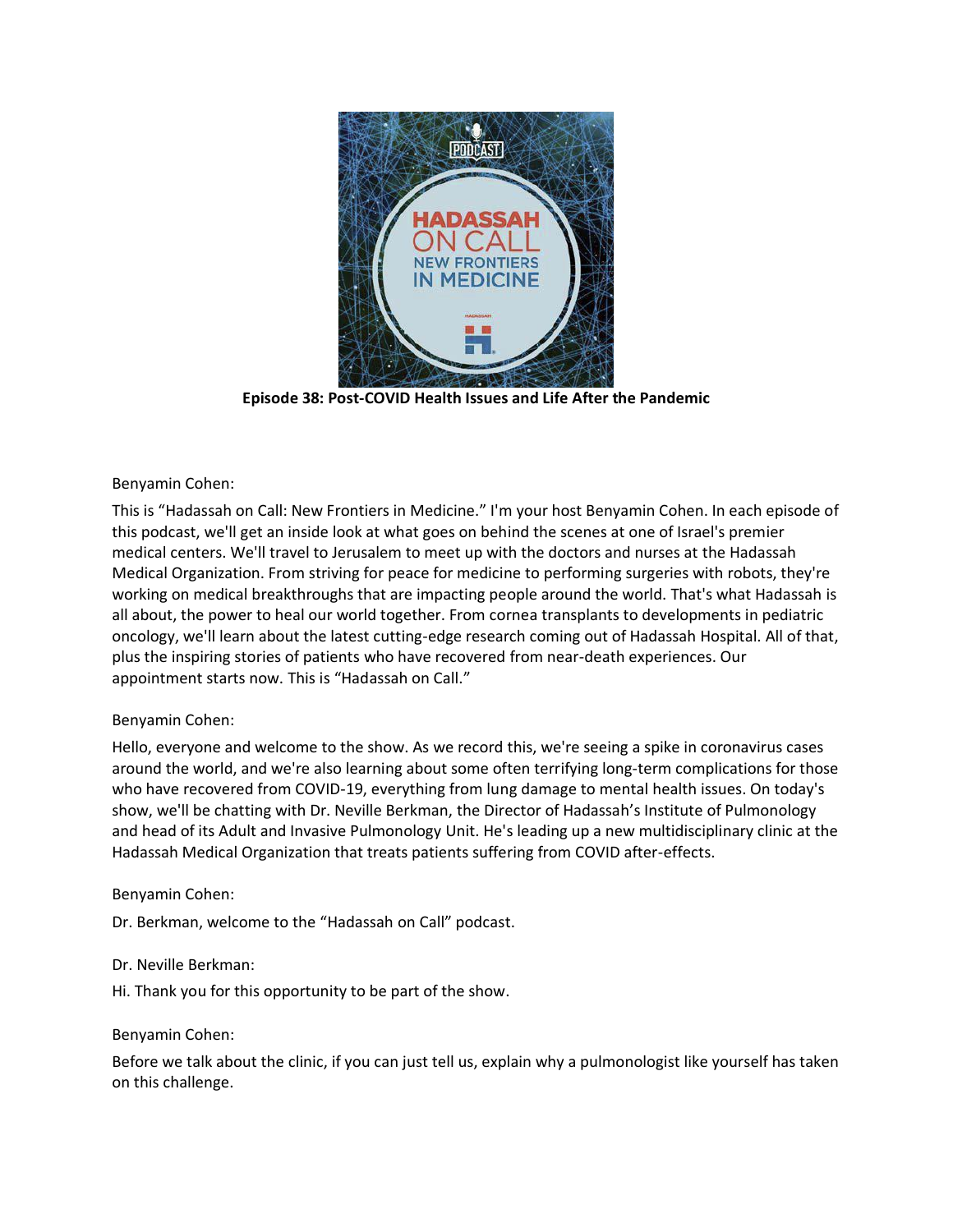Yeah, so COVID is an extremely interesting and challenging issue for us all. And we're seeing, as is I know the case in almost all countries, we're seeing that it's not just an acute illness that you recover from and then forget about, but more and more we are faced with patients who have recovered from the acute phase and have got a whole range of different symptoms, problems, medical issues that are persisting for months after the acute illness. And we certainly saw the needs, and I say I think it's the same in most countries, to provide medical service or medical evaluation for patients who have symptoms that persist. As most of the patients who are admitted with COVID have at least, if not the only symptoms, but their major symptoms have been respiratory. I think most patients that actually need admission, it's because of respiratory issues, and that's why we've taken this on.

### Dr. Neville Berkman:

So, of course, our initial focus was respiratory but whatever comes, and whatever comes is certainly not only respiratory. We've seen the whole range of different manifestations of symptoms and of signs post-COVID. And I say we've taken the role mainly as being of course looking at the respiratory issues, but also as being an initial evaluation for subsequent referrals to other disciplines – both medical and paramedical. So we're seeing patients who we're sending on to the cardiologist. We're seeing patients we're sending on to the neurologist. There are a lot of issues that are related to sleep disturbances, to mood disturbances, to memory disturbances. So a lot of those things, of course, we are sending on, as sitting in our clinics we have a multidisciplinary team. So we have a neuropsychologist who sits with us. We have people who are from rehab as well. We have people from occupational therapy sitting in with us in the clinic. So, again, we're just the first stop amongst many depending, of course, on what the patient's particular problems are.

## Benyamin Cohen:

So just to clarify for our listeners, we're talking about patients who have survived COVID-19. They're still having lingering complications, whether that's prolonged coughing, digestive issues. You were saying neurological issues, fatigue. I read the other day in the paper a study about mental issues and memory and concentration issues. What is the proper terminology for this? Are these side effects? Are these after-effects? What would you call them?

## Dr. Neville Berkman:

So yeah. All of the things you mentioned are things that we are seeing. The clinic is called a post-COVID clinic. The English have set up guidelines, national guidelines. They call it long-COVID, because it's not really post-COVID, because we think that the symptoms and the medical issues are still related to COVID. But we wait until patients are no longer virus positive. We prefer to see the patients at least a month after discharge from the hospital, after their viral status has become negative. So we're not talking about patients in the immediate acute phase of the illness, and we're seeing in between four to six weeks after that. A lot of the patients have still got respiratory symptoms as you say... cough, shortness of breath and the other issues, too.

Benyamin Cohen: Is this part of the virus itself?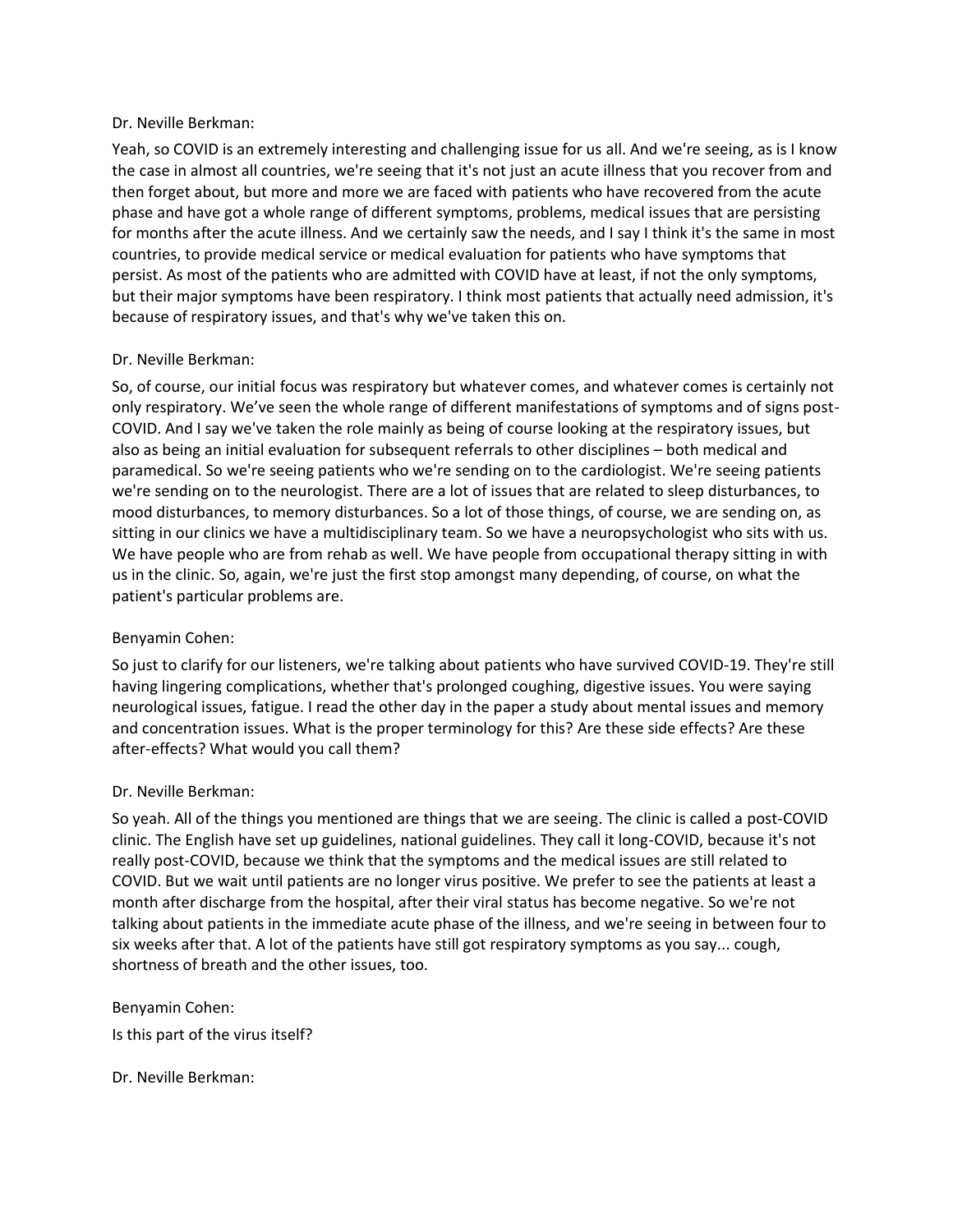As is the case everywhere in the world, we're learning about this virus. Every day is a new surprise with this virus. And at least some of the manifestations are clearly related directly to the virus, not to the acute infection, but obviously to a reaction to the acute infection. Whether the reaction is some kind of aberrant or overactive immune response, we don't know.

## Benyamin Cohen:

You mentioned this is a multidisciplinary clinic. Are you also treating if there are patients with psychological consequences of the disease, like perhaps PTSD or trauma or something like that?

## Dr. Neville Berkman:

You know, we do expect that and we do see that. As I say, COVID is devastating in terms of the number of patients worldwide, but it's very new. So we're kind of learning or extrapolating from other similar issues. When our patients who are admitted with adult respiratory distress syndrome, which patients who have acute respiratory failure who've been admitted to the hospital, that's a disease that's wellknown and we have tens of years of experience with it. And there are the other coronavirus illnesses, the MERS and SARS, which were in previous decades. All of those syndromes are associated with a PTSD kind of syndrome, and we expect the same with COVID. So I'm no expert in psychological issues, but we do have psychologists who are part of the multidisciplinary team, and we absolutely expect to see similar post-traumatic stress disorders in these patients as well.

### Benyamin Cohen:

This clinic is at Hadassah. Can you just walk us through the clinic? How are you treating these patients? Are these basically outpatients they come for a visit and then they go home?

## Dr. Neville Berkman:

Yes. So what we do is we contact patients who have been mainly patients who have been admitted. And you can ask, "What about patients who don't need admission? Do they have post-symptoms and complications as well?" And the answer is, "Absolutely yes." But we've chosen at least as a first phase to concentrate on the patients who are admitted. It seems that the more severe the initial illness, the more likely the patients are to have problems afterwards, certainly respiratory problems, but problems as a whole, and that's true for experience worldwide. And so what we do is contact the patients, get them to come in. I should say it's an ambulatory patient clinic. They come in between four to six weeks after admission. They are assessed. The initial assessment is by pulmonary physician that includes questionnaires that relate to specific respiratory issues, but also relate to other issues as well. So the questionnaires and the evaluation will include a neuropsychological evaluation. It will include a general functional evaluation. And it will include also an evaluation, either by a psychologist or by rehabilitation specialist as well. Not everybody gets the whole package, but that's what's included. And we then we'll either say to patients, "Okay. Well, you're doing okay and it's just a question of time," or we will then refer as appropriate.

## Benyamin Cohen:

Now, from what you're hearing from your colleagues abroad and from reading scientific studies, are these after-effects different from one country to another?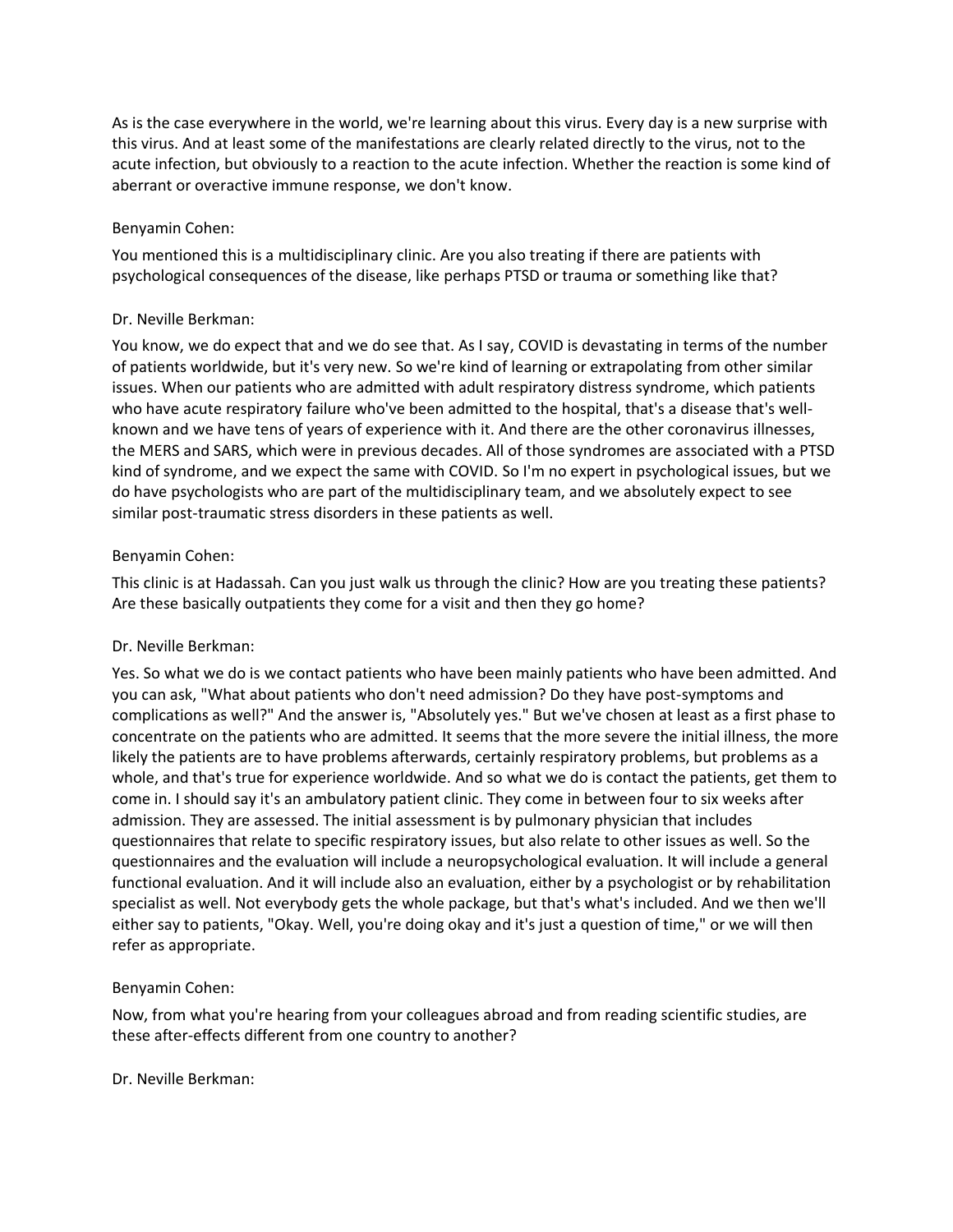To be honest, I actually getting the impression that we're all in the same boat. And I think we're all trying to work out what's the best way to deal with these patients is. And I think we're all getting the impression that these symptoms and these complications are a lot more common than to... Well, certainly you don't see them after acute influenza or acute pneumonia. A lot of symptoms and a lot of complications here that are, to a certain extent, were not expected and certainly not catered for in the first waves in March. But I think they're going to be with us for a while. Obviously, the more the disease persists, the more waves we have, I think it's going to become a real part of their daily practice.

# Benyamin Cohen:

You mentioned that people who had a more severe case of COVID tend to have more harsh aftereffects. Are you seeing patients in the at-risk populations – the elderly, those with diabetes – are you seeing them with more lingering after-effects?

## Dr. Neville Berkman:

So that's hard to answer, because, unfortunately, a lot of the more severe patients are patients who may die from acute illness or may have incapacitating issues and will find difficulty with coming into ambulatory clinic. But, having said that, there's no question that the patients who are most likely to have problems and the patients who we're seeing with the more severe problems are the at-risk groups, yes. So patients with pre-existing cardiac illness, diabetes as you say, kidney problems, chronic lung issues, those are the patients who are going to have and we've seen who have more severe issues.

# Benyamin Cohen:

In the short time that you've started operating this multidisciplinary clinic for COVID after-effects, what are a couple takeaway lessons that you have learned?

## Dr. Neville Berkman:

So, first of all, as I say, I think that there are a very high proportion of patients who have got problems, and I think that the medical system has to acknowledge that and I think it's extremely important for us to set up multidisciplinary clinics to take care of these patients. I think it's too early for us to know how long these complications are going to exist or going to persist. I think that a fair number of the more severe patients are going to develop chronic respiratory issues, like asthma-like or fibrosis or scarring of the lungs. And we actually have no idea at this time as to how long these things will persist or how they should be treated. It's new for all of us.

## Dr. Neville Berkman:

I think it's very important also that the medical community has to acknowledge that there are a lot of disability issues related to patients who've had COVID, and we have to learn what to do with these patients. And we're trying things like rehabilitation. We're trying things like occupational therapy. We have no idea at this point whether there is any benefit to be gained from drug therapy for these patients, with a vitamin therapy, vitamins and nutritional issues, whether these things will actually help these patients to recover more quickly. It's an absolute black box at this time.

## Benyamin Cohen:

When we return, Dr. Berkman talks about pandemic fatigue. Plus, the best way to celebrate the holidays.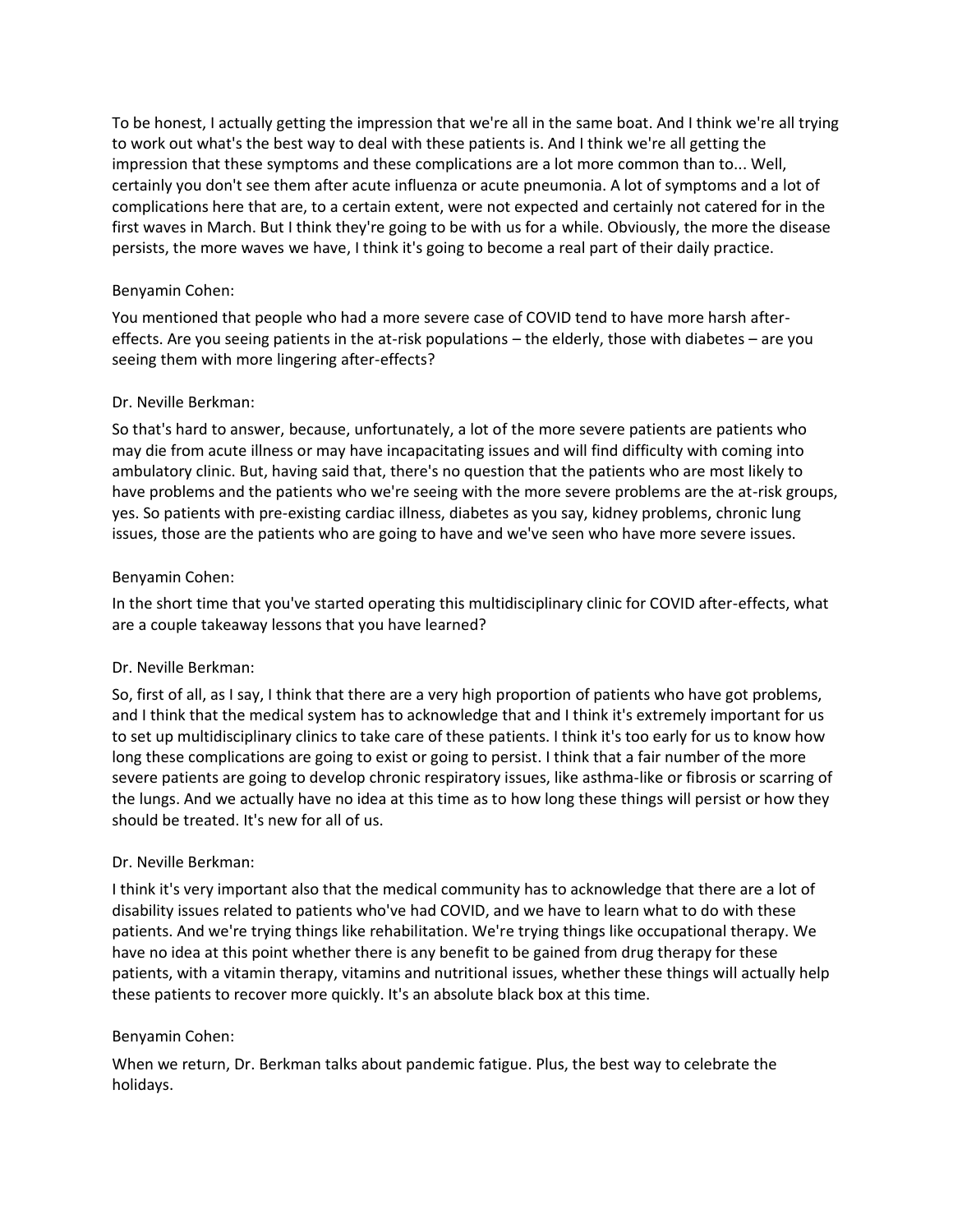Outside is much, much, much better than inside. The fewer people, the better. The masks and the 6-foot distancing.

### Benyamin Cohen:

All that and much more after a quick break.

### Benyamin Cohen:

It seems that news headlines about the coronavirus are changing each and every day. Keep up to date with everything that Hadassah Hospital is doing to help combat this deadly disease – from discovering ways to alleviate the symptoms of COVID-19 to being part of the global effort to develop a vaccine. To find out how we're dealing with the crisis, visit our website at hadassah.org/covidupdates. That's hadassah.org/covidupdates. We're posting frequently about how our doctors, nurses and researchers are working to fight the further spread of COVID-19. You can also follow Hadassah's latest coronavirus updates on our social media accounts on Facebook, Instagram and Twitter.

And now back to our conversation with Dr. Neville Berkman.

### Benyamin Cohen:

Obviously, the best preventive measure is not to get the virus, to stay at home and not go out in public as much as possible. I know Israel has also seen a surge in cases and you guys had a lockdown recently. As an Israeli physician, how do you explain some of the non-compliance in Israel which brought about that second wave?

#### Dr. Neville Berkman:

I think we're seeing all over the world that people just are not compliant. Maybe they are in Japan and they certainly are in China with, I'm sure, a bit of support from the police and from authorities. But in most Western countries, and we're seeing it in Europe and we see it in the States and we're certainly in see it in Israel, people are getting on with their lives, and I think, to a certain extent, I find it quite... I wouldn't say disappointing... that young people cannot see that their behavior has repercussions for the older and maybe more frail elements in the communities.

#### Benyamin Cohen:

I think where I am in the States, among some people I've noticed some pandemic fatigue.

#### Dr. Neville Berkman:

Yeah, absolutely. And I think that that's true of older people as well. I think people who are stuck in homes for elderly are experiencing that as well. And I think for them, in many ways, it's even more difficult, because they're cut off from family, et cetera. Young people who would like to get on with their lives, student who can't study. I think you know there's this worldwide pandemic fatigue. No doubt about that at all.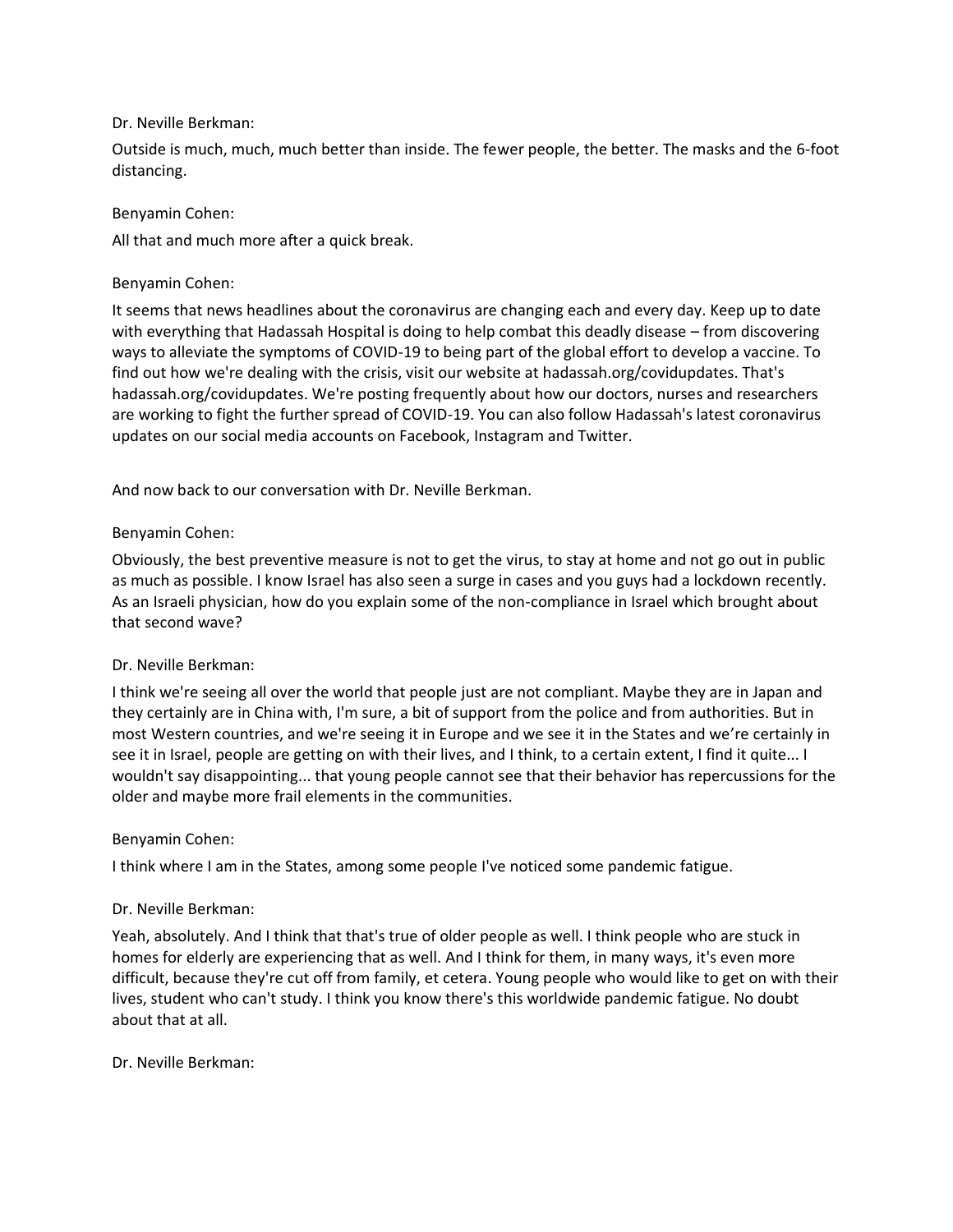But, unfortunately, it looks like until we have a vaccine, we have some kind of effective therapy, I think we're all stuck in this boat, and I think we have to try and find ways to cope as best we can.

#### Benyamin Cohen:

So speaking of being stuck in this boat together, we all know about masks and social distancing. Some people take vitamin D or Tylenol, other. Are there are actual, practical preventative measures beyond masks and social distancing that you would recommend?

### Dr. Neville Berkman:

So, yeah, masks and social distancing.

Benyamin Cohen:

Right. Right.

### Dr. Neville Berkman:

They work. They just do work. I think that's really important to say again and again and again. I see patients with COVID every day. And the risk is, of course, from patients we do not know that they're positive when we see them. And if the patient's wearing the mask... I'm talking about patients who have not yet been diagnosed, but who will be diagnosed tomorrow, the next day, in three days' time. If they're wearing masks and I'm wearing a mask, that's fine. They don't transmit or the chance of transmitting the disease are decreased so substantially that it's not really an issue. So you cannot emphasize again, those measures are so important. Other than that, nothing has been proven so far. Patients who are vitamin D deficient, probably normalizing vitamin D may have some protective effect. Other than that, unfortunately, nothing that we know of yet. Nothing.

## Benyamin Cohen:

I remember when the pandemic first started back in March, we were all, myself included, I would go to my mailbox with sterile gloves on. And when I'd get the groceries, I'd leave them in my garage for a day to decontaminate before I brought them in the house. But I think we know more now about how the virus spreads. Am I right or should I still be careful with the groceries?

## Dr. Neville Berkman:

So I think that's a good point, an important point. There are a lot of studies that have been done now to look at how viable the virus stays, how long it stays alive in, for example, in certain surfaces, et cetera. But I think there's a big discrepancy between what you find in the laboratory and what you find in reality. I tell my patients all the time, and I really believe this, I think that the chances of getting the virus from touch or from objects is very tiny, if at all. I think the thing is to be careful of other people, not careful of objects. And I certainly don't think it makes any sense at this time to emphasize the things that you mentioned before, that being careful that what you touch, the gloves, the sterilizing things. I really think that there is a very minor effect at this time. Just unless you can sterilize your friends... I don't leave the groceries and the packets, et cetera, are an issue.

## Benyamin Cohen: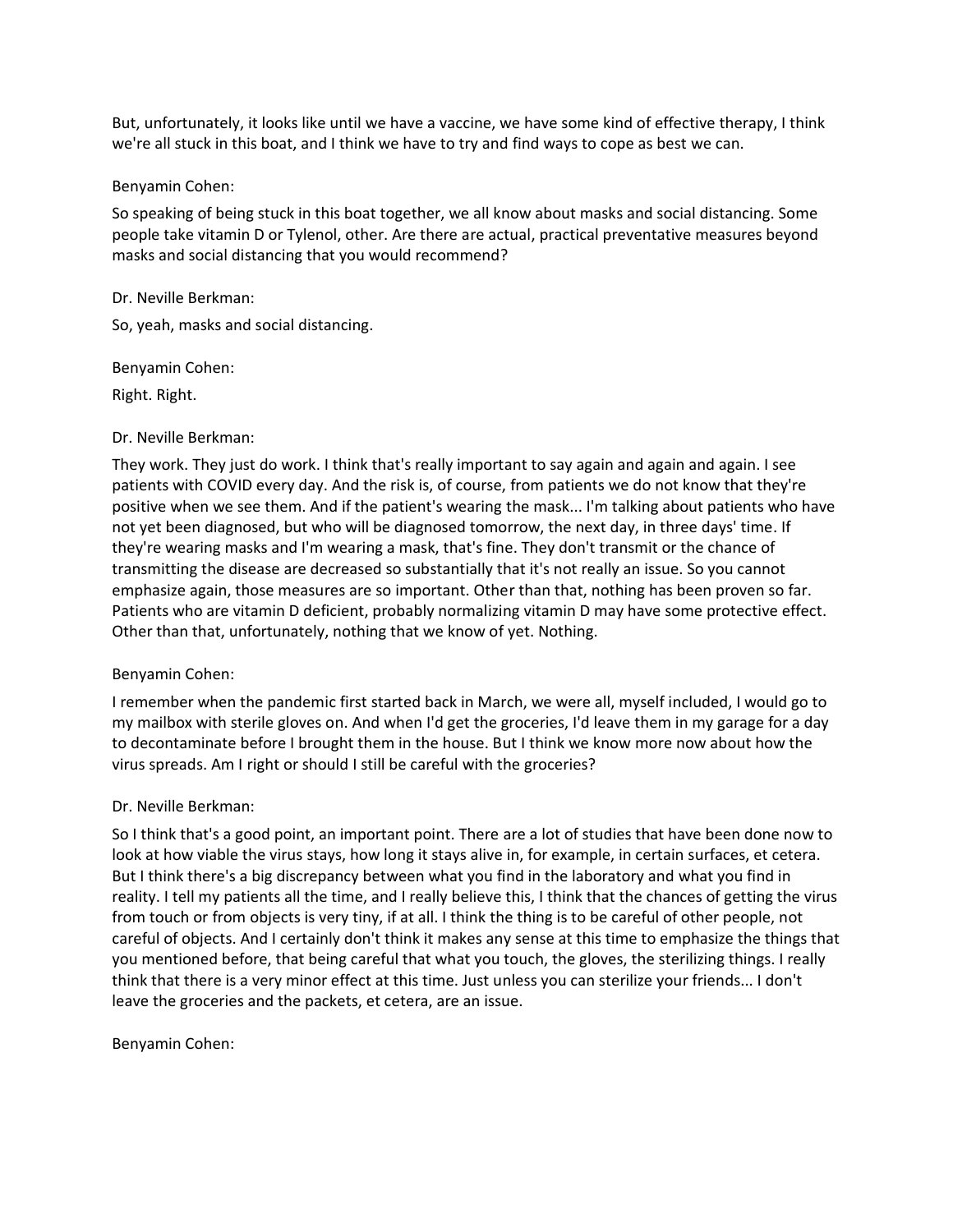In the States here, we're entering the holiday season, Thanksgiving. What are your suggestions about getting together? Are there safe ways to do this? Can we do a backyard barbecue or what would you suggest?

## Dr. Neville Berkman:

Again, outside is much, much, much better than inside. The fewer people, the better. I do think that there's a price to pay for complete isolation. I think that people have, there's a psychological price to that. And I think certainly in the elderly there is a big, big issue. And I think we're not even starting to appreciate how much of a big issue that is. But I would say, yeah, if you know that people are healthy and you're outside and you've all got masks and you can keep six foot distance and you're less than 10 people, I think that barbecues outside are probably okay. But nothing is safe. That's for sure. You cannot say for sure that would be safe.

## Dr. Neville Berkman:

I saw a patient recently, two or three days ago, who said he got COVID at his grandson's bris. And he said they were so careful to go according to the rules and everybody's with 10 people and they all had masks, et cetera. And every single person... It was actually the mother who had COVID, and every single one of the people at the brit got COVID. And that was in-

Benyamin Cohen:

The mother of the baby?

Dr. Neville Berkman: Yes. Yes.

Benyamin Cohen: Wow.

## Dr. Neville Berkman:

Yes. Yes. And all 10 of the people who were there got the disease. That was inside, which is also, obviously, makes a big difference. So there is no certainty, but the steps that we all know and are familiar with, that's the way to go. And, again, you have to compromise if necessary, because we all have to live somehow and get on with our lives as best we can.

Benyamin Cohen:

How do you manage prevention in your own household?

## Dr. Neville Berkman:

So it turns out actually that if you work with patients with COVID, I think you're far more aware of the importance of being careful with masks, et cetera. So, as I say, we're in contact with patients with COVID that we either know about or don't know about every day. I don't want to say anything that I'll regret afterwards, but thank God I haven't actually had a problem. I test about once a week, once every two weeks. And so far, we've been okay. I have a mother who's older, and I'm quite careful to see her as little as possible. But when I test negative, then I'll go and see her so that I can be more sure that the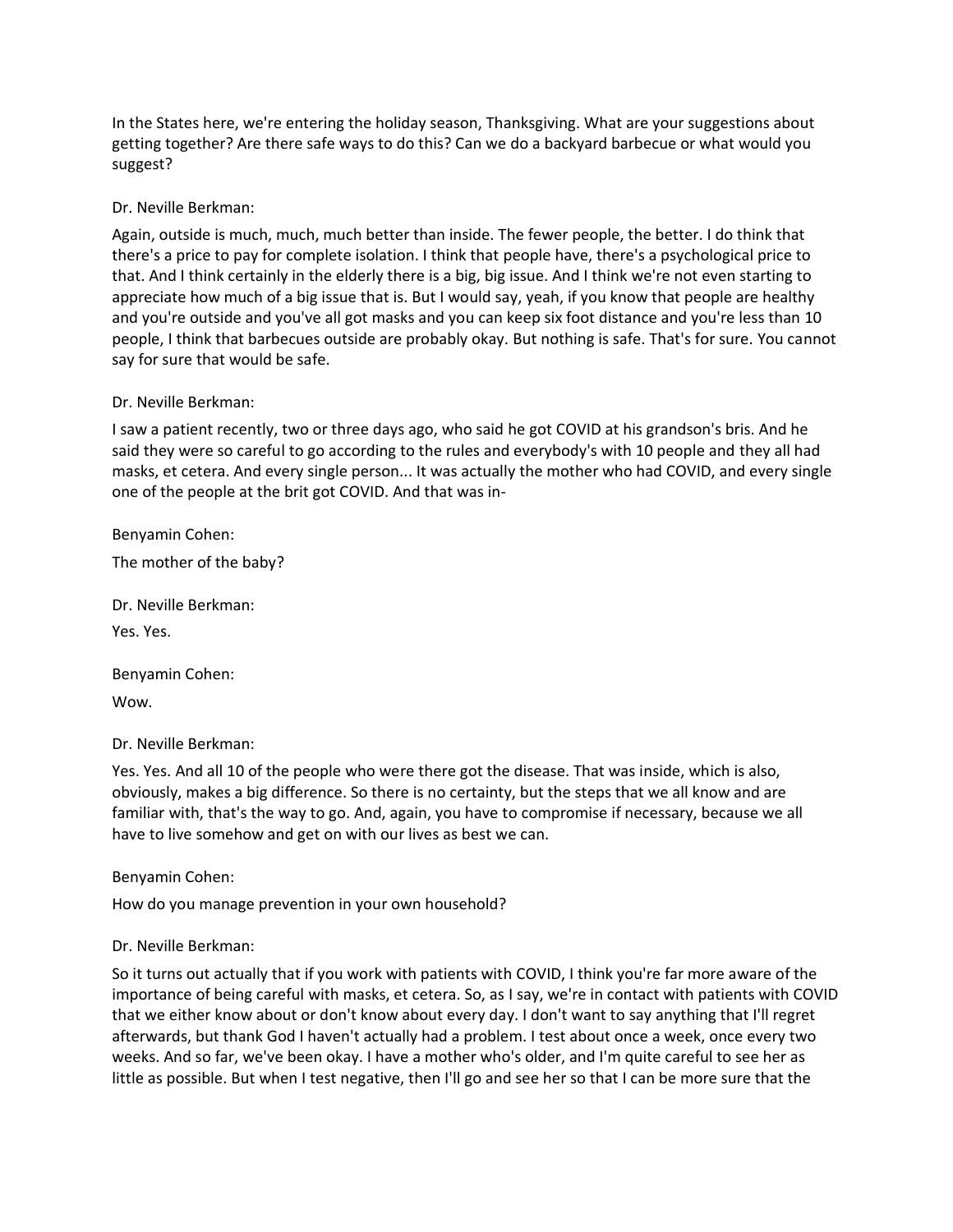chance of infecting her are lower. But I think I try as well to not leave her unattended, unseen and by herself.

### Benyamin Cohen:

When we return, Dr. Berkman talks about the latest vaccine developments. Plus what a post-pandemic world might look like.

## Dr. Neville Berkman:

I would like to believe that a year from now, maybe in two years from now, we will be able to look back and say that 2020 was this disaster, the year of COVID, and that's behind us. That's what I would like to believe.

### Benyamin Cohen:

All that and much more after a quick break.

### Dina Kraft:

I'm Dina Kraft, the host of a podcast called "The Branch," which tells the stories of relationships between everyday Israelis and Palestinians, Jews, and Arabs. Amid conflict, entangled histories, stories of human connections and friendships can get lost. The mission of this podcast is to find them and bring them to you. In this season, I talk to artists, midwives, soccer teammates and environmentalists. All of them and many others, too, who work together in spite of the barriers between them. "The Branch" brings you stories of real people forging strong connections and having important conversations, even when it's complicated. Brought to you be Hadassah. Find us anywhere you listen to your podcasts or Hadassah.org/thebranch.

## Benyamin Cohen:

And now, back to our conversation with Dr. Neville Berkman.

## Benyamin Cohen:

So looking towards the future, I want to talk now about the vaccine situation. I know at Hadassah, they're testing the Israeli vaccine. In the U.S., we have a lot of different companies that are advancing on late-stage trials. We just heard about how both the Pfizer and Moderna vaccines have seen a success rate over 90% in their respective trials. Can you update us on the current vaccine situation?

## Dr. Neville Berkman:

At the moment, I would say the leading vaccines are the Moderna vaccine and the Pfizer vaccine that you just mentioned. AstraZeneca has also got a vaccine that's in a more progressive stage, in Phase 3 studies. So those are probably the vaccines that are the closest to being available. All of those vaccines, the vaccines that I mentioned, are in what we call Phase 3 studies. I think it's very important for people to understand that, under normal circumstances, it takes 15 years to go from initial phases to application for a vaccine.

Benyamin Cohen: Wow.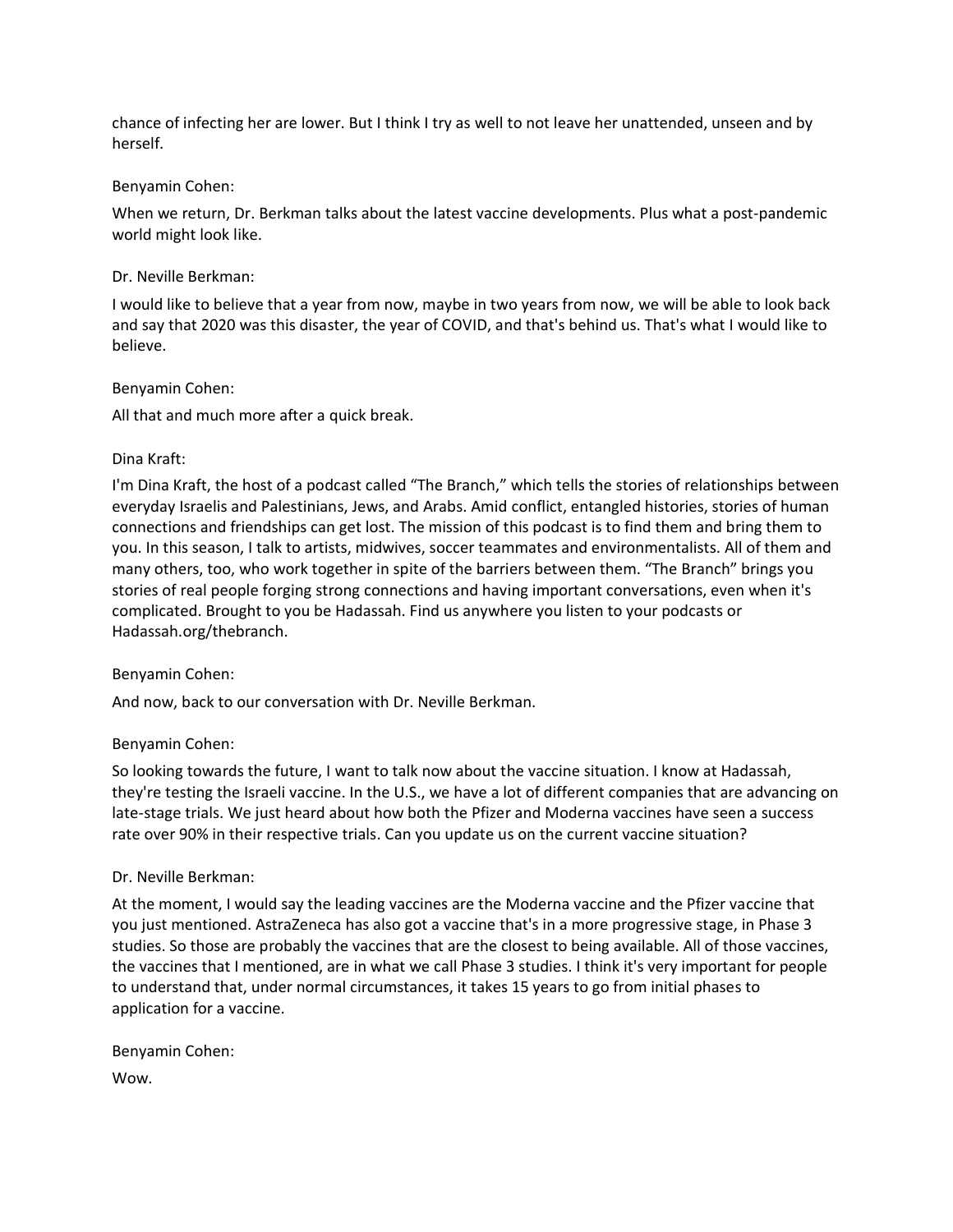That's the average time taken, turnaround time. The mumps vaccine, I think, was probably the most rapidly developed vaccine and that took about five years. So all of the vaccines that we're talking about now, obviously, the time is much, much shorter than what medicine has known previously.

## Dr. Neville Berkman:

So vaccines still have to go through phases. The first phase is initial, obviously, development in animals usually, followed by very small tests in healthy volunteers which is called a Phase 1 trial and then Phase 2 trials were also done usually in small groups. The Phase 2 trials is to try and determine which is the best dose to use and it's also they check safety, of course. Phase 3 trials are larger trials. Most of these vaccines are being done in multiple countries, up to 30,000 or so people in whom the vaccines are being tested. Those are Phase 3 trials. They, again, test both effectiveness of the vaccine, as well as safety. And then we go to options of clinical usage.

## Dr. Neville Berkman:

So the vaccines that you mentioned, the Pfizer vaccine, the Moderna vaccine and the AstraZeneca vaccine, are all in progressive stages of the Phase 3 studies and they're showing both that they are effective and that they do seem to be safe. I think it's important to understand that safety at the moment for these vaccines can be assessed over months, and we do not know what will happen in a year or two years. So there are safety issues that, for practical reasons, are going to have to be, to certain extent, compromised.

### Dr. Neville Berkman:

It looks like those vaccines, the Moderna vaccine and the Pfizer vaccine, will probably be available, I would say, in the first few months of 2021. There are a lot of issues relating as well to ability to then mass produce the vaccines and make them available to large numbers of people in large numbers of countries. So those are issues, logistic issues, which are also a major, major consideration.

## Benyamin Cohen:

I was just reading about the Pfizer vaccine. It has to be kept at such a cold temperature that they don't even have freezers readily available, so Pfizer is making these briefcase-size freezers to be able to transport the vaccines.

## Dr. Neville Berkman:

Yeah. So both the Moderna vaccine and the Pfizer vaccine are actually exceptional in that they're what are called RNA vaccines. It's an RNA virus. And these vaccines are pieces of RNA that are similar to the RNA of the virus itself. They are given and then the body will then produce an immune response, which is a mixed antibody and what we call a T-cell, which is what's called a cellular immune response to this RNA.

#### Dr. Neville Berkman:

Now, there are actually no vaccines that are of this type, so this is new for vaccine development as well. There are other companies that are developing vaccines that are either administered via viral vector it's called, or that are DNA vaccines that have actually been used in the past. But this RNA technology is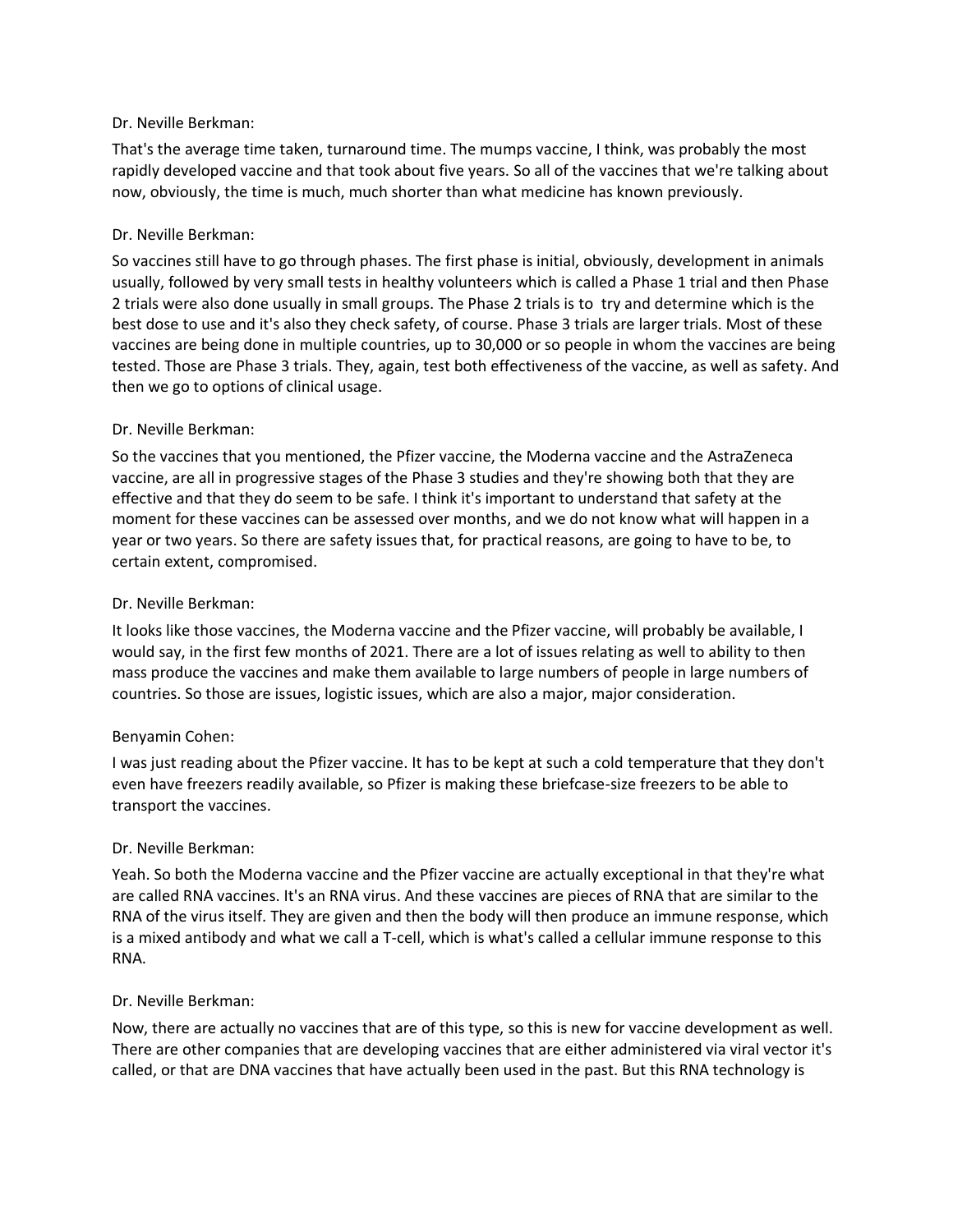new. So that is also unknown to a certain extent, and it poses major difficulties in terms of how to make enough vaccine and, as you say, how to transport vaccines. So this all, it's a new game. It's a new game.

### Benyamin Cohen:

Given what you just said, do you expect people to take the vaccine? There are people who are.... Like you said, they're afraid maybe it's untested, it needs more safety checks. What do you think's going to happen?

## Dr. Neville Berkman:

Yeah, I think that is also not going to be such a simple issue. I think it would be more straightforward for the people who would be considered to be higher risk, so people who are medical staff, the elderly who are either at high risk for being infected or at high risk for complications if they do get infected. For them, the risk-benefit for getting a vaccine that's new would certainly, I think, be on the side of benefit greater than risk. For young people, where we know that even if they get the disease, the likelihood of having problems with the disease are much lower, the benefit-risk is very different. So we'll have to see whether people will be prepared, will be happy to take the vaccine, despite the fact that it's going to have been around only four months. I would hope that people will go ahead once there's some indication that the vaccine, and even if the indication is indication of six months or twelve months, that the vaccine is safe. I would hope that people would go ahead and take the vaccine.

## Benyamin Cohen:

So let's flash forward a few months and let's say people get the vaccine. So if I get the vaccine on a Wednesday afternoon, can I go back and do my normal life starting on Thursday morning or is that not how it works?

## Dr. Neville Berkman:

So some of the vaccines actually are two-dose. Some of them are one dose. Most of them are two doses. The ones we mentioned before, the Moderna and the Pfizer vaccine, which seem to be, as I say, furthest forward in terms of development, they're both two-dose vaccines. You need to take two doses with approximately a month between the two doses. For some of the vaccines, there are some side effects, I would say, that have been noticed in terms of malaise, muscle pains, a bit of temperature, the day after. So some of them you need to be combined with giving paracetamol or Tylenol the day after the vaccine.

## Dr. Neville Berkman:

We would expect the protective effects to only be after second dose for the maximal protective effect. Do we think that you would have any other problems other than this, like flu-like illness the day after vaccine? At least up until now, that's not been seen. So it seems, as you say, maybe the day afterwards, you'd have to take it easy, but two days after the vaccine, you should be able to carry on as usual.

## Benyamin Cohen:

So when people say we have to live with this virus for the long term, because we are for a while, let's just say all of 2021, going to be living in a world where some people have taken the vaccine and some people have not yet taken the vaccine. So you're saying, though, someone who has taken the vaccine, that it would be safe for that person to move about the world, or should we still be wearing masks and maybe move more like what they do in Asian countries where wearing masks are more normal?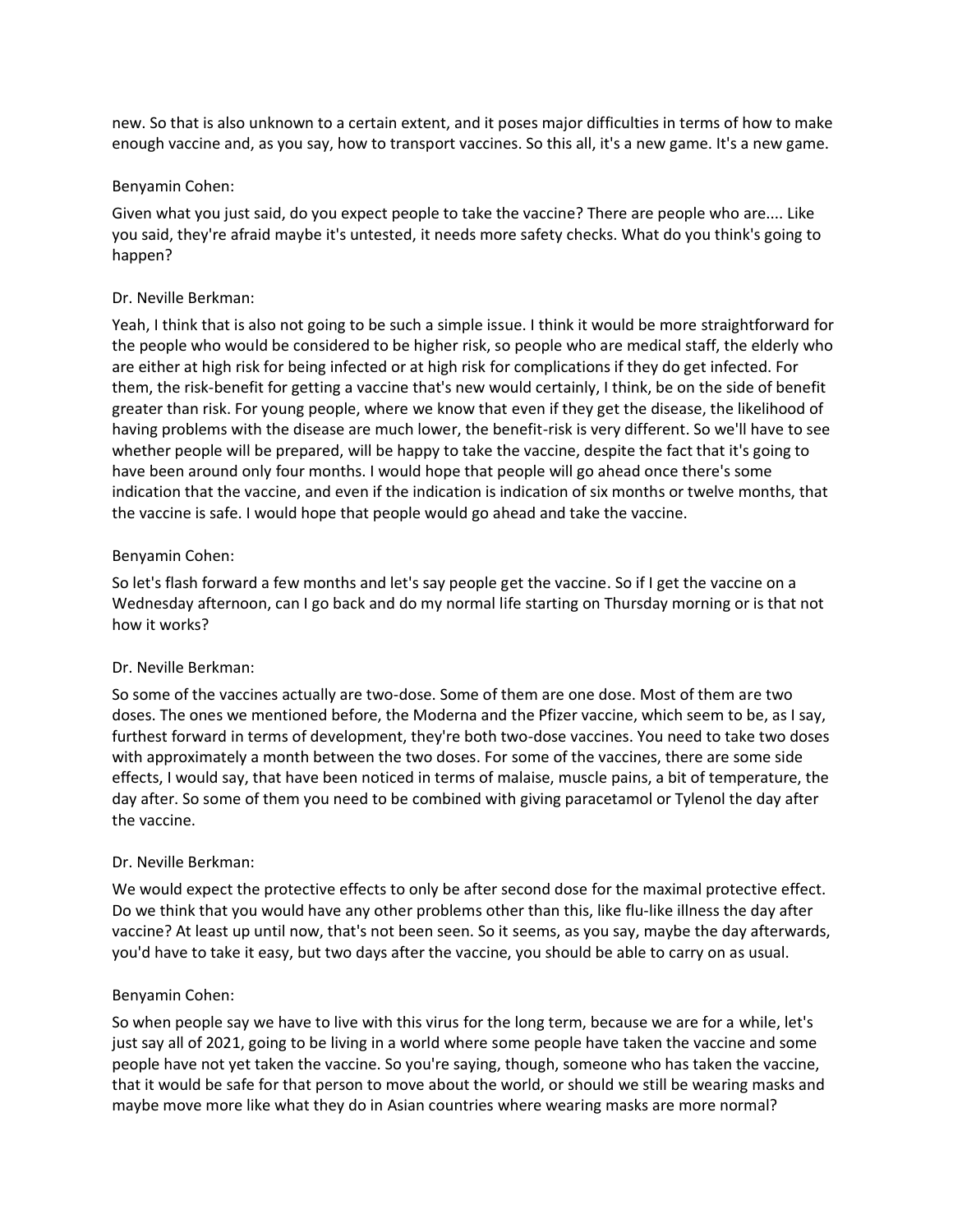These are unknowns. I think that issues like, "Are we going to be able to get on a plane and travel as we did before? Are people going to be able to go on holidays like they did before? Are you going to limit where you go on holiday?" These are all issues that out completely new for all of us everywhere. I would like to believe that a year from now, maybe two years from now, we would be able to return to normality, and I would like to believe that normality as we knew it a year ago. That's what I would like to believe. But every day is full of new surprises, so we don't know. We don't know.

### Dr. Neville Berkman:

I'm optimistic. I think that if the vaccines become available and, of course, a lot of is, as I say, logistic issues, money issues. Are we going to be able to get this vaccine to large populations in China and India and in Africa, et cetera. We know these are obviously unknowns. But, I say again, I would like to believe that a year from now, maybe two years from now, we would be able to look back and say that 2020 was this disaster, the year of COVID and that's behind us. That's what I would like to believe.

### Dr. Neville Berkman:

As I'm sure you're aware, there are new mutations of the virus appearing. I'm sure you've seen that in animals. So we do not know. I do think that we are likely to develop or to encounter similar things in the future. The viruses like this I'm sure are going to crop up again in 10 years or 15 years or 20 years. So in some ways, I think it is going to be accompanying us in future years. But this particular COVID, I would hope in a year, two years' time, we'll be able to say it was bad memories. So that may be a bit optimistic.

### Benyamin Cohen:

You've obviously been a doctor for a while, and I'm curious what has been your experience treating these patients with COVID-19 in this intense period? How does that compare and contrast to the years of experience treating patients prior to this, those with severe lung problems, for example?

## Dr. Neville Berkman:

I think the first few months when COVID was completely new, I think that there was certainly a learning curve, a lot of... I don't like to call it mistakes... but a learning curve in terms of knowing how to manage the patients with severe disease. Initially, we did not understand the importance of, for example, the predisposition for increased blood clotting, the importance of giving anticoagulants for patients that had severe COVID. I think we learnt that it's better not to ventilate the patients too quickly. So those lessons have been learned, and I think that it has had implications in terms of the number of patients who died from acute COVID.

#### Dr. Neville Berkman:

But I think we still have too many patients who we actually cannot help, unfortunately, who've got very severe disease and who are dying in intensive care. I think that's the experience of most intensive case in most countries. So although we've learnt, we still got a lot of patients who we're losing on the way. And I think we shouldn't forget that, because, as the disease becomes more of a chronic issue, you kind of say, "Well, okay. We're learning to live with it," and we're still forgetting that this substantial number of patients who are dying on a day-to-day basis in intensive care.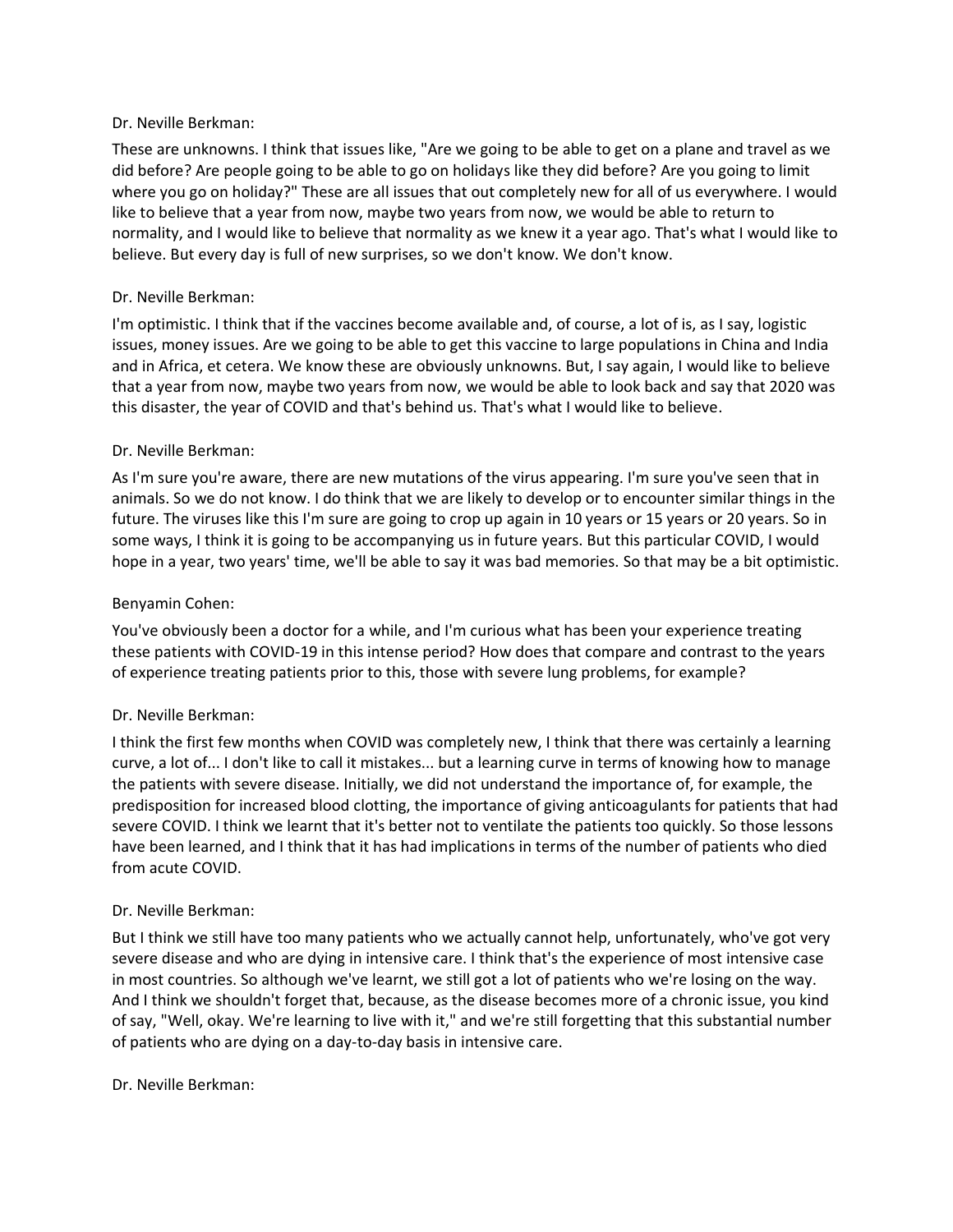And I think it's very, very, very important to understand, this comes back to the point that we started from, that there are as it probably long-term important health repercussions for these patients. That's not just if you've survived through the intensive care or if you've not had acute problems that you've had to be admitted for, you can forget about the virus. There are these more ongoing issues that we're only probably going to understand how significant they are in the next year or two or five.

## Benyamin Cohen:

How have the last eight months impacted you personally?

### Dr. Neville Berkman:

Well, I think all of us are working much more intensively than previously. I think long hours, a lot of unknowns. It's very difficult also to have lost the interaction, personal interaction, with colleagues that we would have had before. Now all our conferences are now, of course, remote conferences. And that's something that we've had to get used to and I think is difficult. But thank God we're getting on with it and we're learning more. In medicine there's always something new every day and something more interesting every day. I think this virus continues to be extremely interesting, extremely challenging – both from a treating patients point of view and from a scientific point of view. Medicine is always dynamic and interesting and exciting and challenging, and we just like to try and find ways to help the patients. That's what we would like to believe.

### Benyamin Cohen:

You mentioned a minute ago that you're an optimist at heart. I wonder, has your on-the-ground experience with COVID made you more hopeful or less hopeful about humanity and the human condition?

#### Dr. Neville Berkman:

There's two sides, of course. To be honest, I actually find the behavior of people who are not prepared to put on masks who say, "Well, this is not really a problem," or "It's not my problem," I find that really very, very... I'm not even sure what the word is... disappointing. That is really something that I find hard to deal with. But the way that the medical and I think the scientific community worldwide has rallied has been remarkable. I think that the number of scientific advances and understanding of this virus in such a short time has been extraordinary. But on the other hand, the virus is still surprising us from day to day, and I think there's so many open questions. Despite the amount of money and the amount of research that's going into it, we still don't understand a lot of that green basic things about the virus. So a bit of both.

#### Benyamin Cohen:

Is there anything I did not ask you that I should have asked you?

#### Dr. Neville Berkman:

To be honest, I think that COVID, you could talk about COVID and think about COVID for days without exhausting the issues. So I think there are a lot of things. One of the things which I find remarkable that we don't understand is why the death rate from the virus is so different in different countries, why the virus behaves so differently over time. I think, for example, the number... For example, in the States, the death rate in initial phases was much higher than it is now. Why some people spread the virus more than others? Why some people seem to be immune? These are all issues that we do not understand,